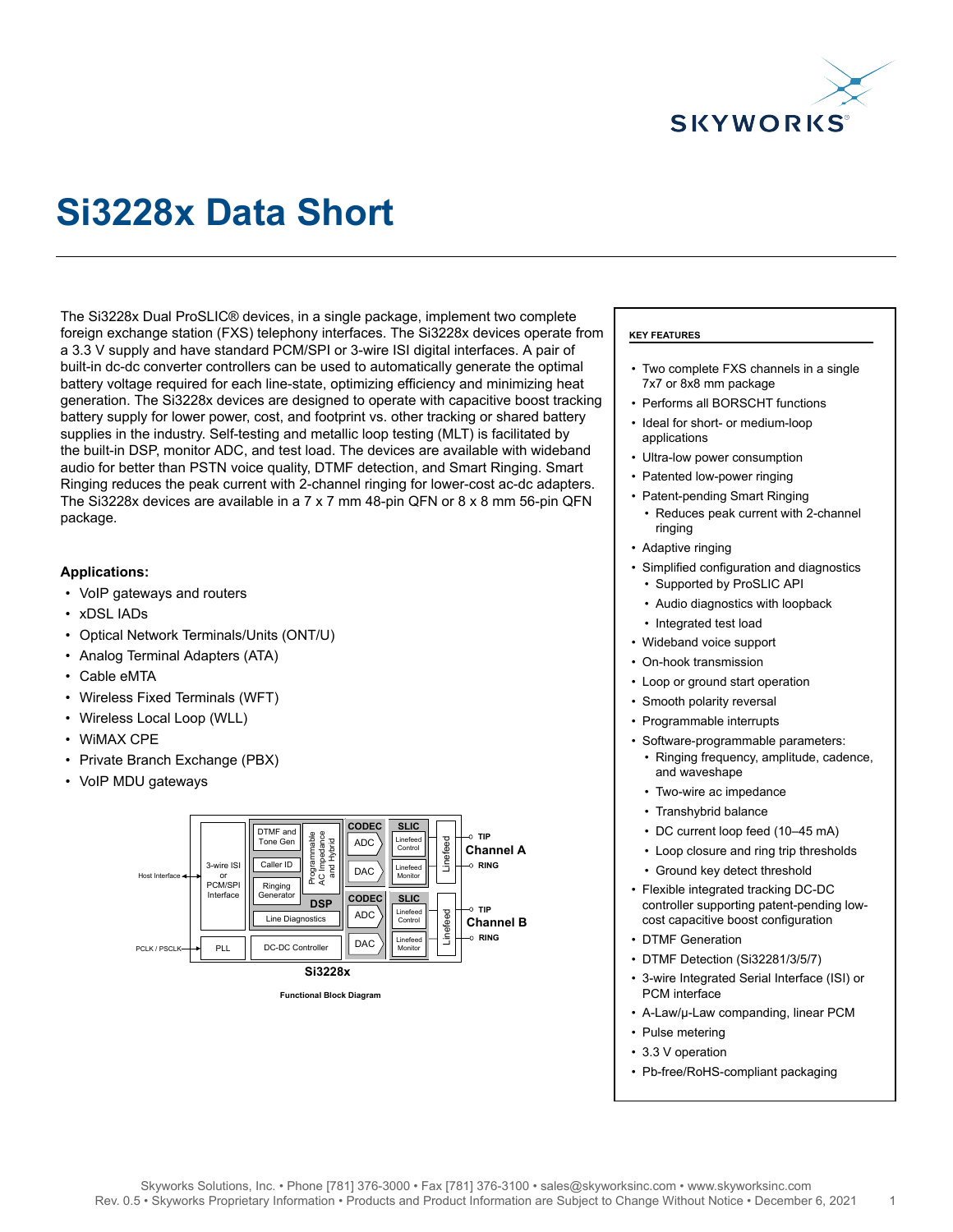| P/N          | <b>Description</b>                                                                             | <b>Package Type</b> | Max V <sub>BAT</sub> | <b>Temperature</b>   |
|--------------|------------------------------------------------------------------------------------------------|---------------------|----------------------|----------------------|
| Si32280-A-FM | Wideband Dual FXS, ISI interface                                                               | QFN48 <sup>2</sup>  | $-106V$              | 0 to 70 °C           |
| Si32280-A-GM | Wideband Dual FXS, ISI interface                                                               | QFN48 <sup>2</sup>  | $-106$ V             | $-40$ to 85 °C       |
| Si32281-A-FM | Wideband Dual FXS, ISI interface, DTMF<br>detection                                            | QFN48 <sup>2</sup>  | $-106V$              | 0 to 70 °C           |
| Si32281-A-GM | Wideband Dual FXS, ISI interface, DTMF<br>detection                                            | QFN48 <sup>2</sup>  | $-106V$              | $-40$ to 85 °C       |
| Si32282-A-FM | Wideband Dual FXS, PCM interface, dai-<br>sy-chain mode                                        | QFN56 <sup>2</sup>  | $-106V$              | 0 to 70 °C           |
| Si32282-A-GM | Wideband Dual FXS, PCM interface, dai-<br>sy-chain mode                                        | QFN56 <sup>2</sup>  | $-106V$              | $-40$ to 85 °C       |
| Si32283-A-FM | Wideband Dual FXS, PCM interface,<br>DTMF detection, daisy-chain mode                          | QFN56 <sup>2</sup>  | $-106V$              | 0 to 70 $^{\circ}$ C |
| Si32283-A-GM | Wideband Dual FXS, PCM interface,<br>DTMF detection, daisy-chain mode                          | QFN56 <sup>2</sup>  | $-106V$              | $-40$ to 85 °C       |
| Si32284-A-FM | Wideband Dual FXS, ISI interface, Smart<br>Ringing                                             | QFN48 <sup>2</sup>  | $-106V$              | 0 to 70 °C           |
| Si32284-A-GM | Wideband Dual FXS, ISI interface, Smart<br>Ringing                                             | QFN48 <sup>2</sup>  | $-106V$              | $-40$ to 85 °C       |
| Si32285-A-FM | Wideband Dual FXS, ISI interface, DTMF<br>detection, Smart Ringing                             | QFN48 <sup>2</sup>  | $-106V$              | 0 to 70 $^{\circ}$ C |
| Si32285-A-GM | Wideband Dual FXS, ISI interface, DTMF<br>detection, Smart Ringing                             | QFN48 <sup>2</sup>  | $-106V$              | $-40$ to 85 °C       |
| Si32286-A-FM | Wideband Dual FXS, PCM interface, dai-<br>sy-chain mode, Smart Ringing                         | QFN56 <sup>2</sup>  | $-106V$              | 0 to 70 °C           |
| Si32286-A-GM | Wideband Dual FXS, PCM interface, dai-<br>sy-chain mode, Smart Ringing                         | QFN56 <sup>2</sup>  | $-106V$              | $-40$ to 85 °C       |
| Si32287-A-FM | Wideband Dual FXS, PCM interface,<br>DTMF detection, daisy-chain mode,<br><b>Smart Ringing</b> | QFN56 <sup>2</sup>  | $-106V$              | 0 to 70 $^{\circ}$ C |
| Si32287-A-GM | Wideband Dual FXS, PCM interface,<br>DTMF detection, daisy-chain mode,<br><b>Smart Ringing</b> | QFN56 <sup>2</sup>  | $-106V$              | $-40$ to 85 °C       |

## **Table 1.1. Si3228x Ordering Guide**

#### **Note:**

1. Adding the suffix "R" to the part number (e.g., Si32282-C-FMR) denotes tape and reel.

2. QFN - Quad-Flat No-leads